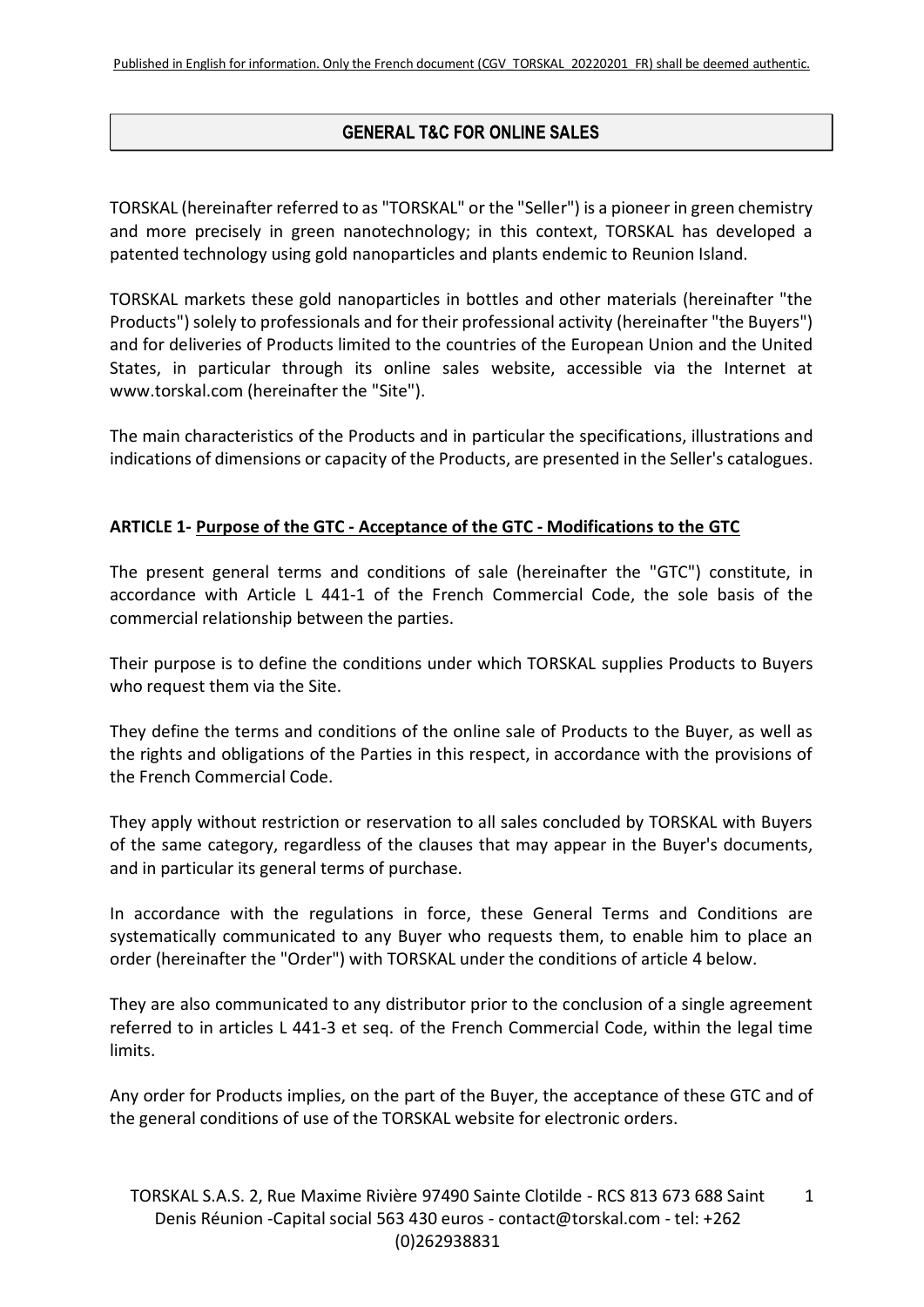The information contained in TORSKAL's catalogues, brochures and price lists is given for information only and may be revised at any time. TORSKAL is entitled to make any changes it deems necessary.

In accordance with the current regulations, TORSKAL reserves the right to deviate from certain clauses of these GTC, depending on the negotiations carried out with the Buyer, by establishing Special Terms and Conditions of Sale.

The version of the GTC that prevails is the latest version (in French) available on the TORSKAL website.

## **ARTICLE 2 - Scope of Application**

The GTC apply, without restriction or reserve, to any online sale of Products made on the Website, to the exclusion of any other document, and in particular the Buyer's general terms and conditions of purchase.

### **ARTICLE 3 - Description of the Products offered for sale on the Website**

The Products offered for sale by TORSKAL are those listed on the Site, on the day the Buyer consults the Site, and within the limits of available stocks. TORSKAL reserves the right to withdraw Products from sale at any time.

The Site reproduces, for each Product, the technical data determined by TORSKAL in its capacity as manufacturer. Thus, the Products offered for sale on the Website are described in such a way as to enable the Buyer to know their main characteristics, and in particular the specifications, illustrations and indications of dimensions or capacity of the Products, as well as their price.

TORSKAL makes every effort to ensure that the photographic representation of the Products on the Site is faithful to the Products. However, the photographs and graphics presented on the Website are not contractual and TORSKAL shall not be held responsible for them.

Before placing an Order, the Buyer must refer to the description of each Product in order to know its properties, essential characteristics and delivery times, as well as, in case of continuous or periodic supply of a good, the minimum duration of the proposed contract.

The choice and purchase of a Product is the sole responsibility of the Buyer.

Buyers declare to purchase TORSKAL products for research and development purposes only, and to take all necessary safety measures.

The contractual information is presented in the French language and is confirmed at the latest at the time of validation of the Order by the Buyer.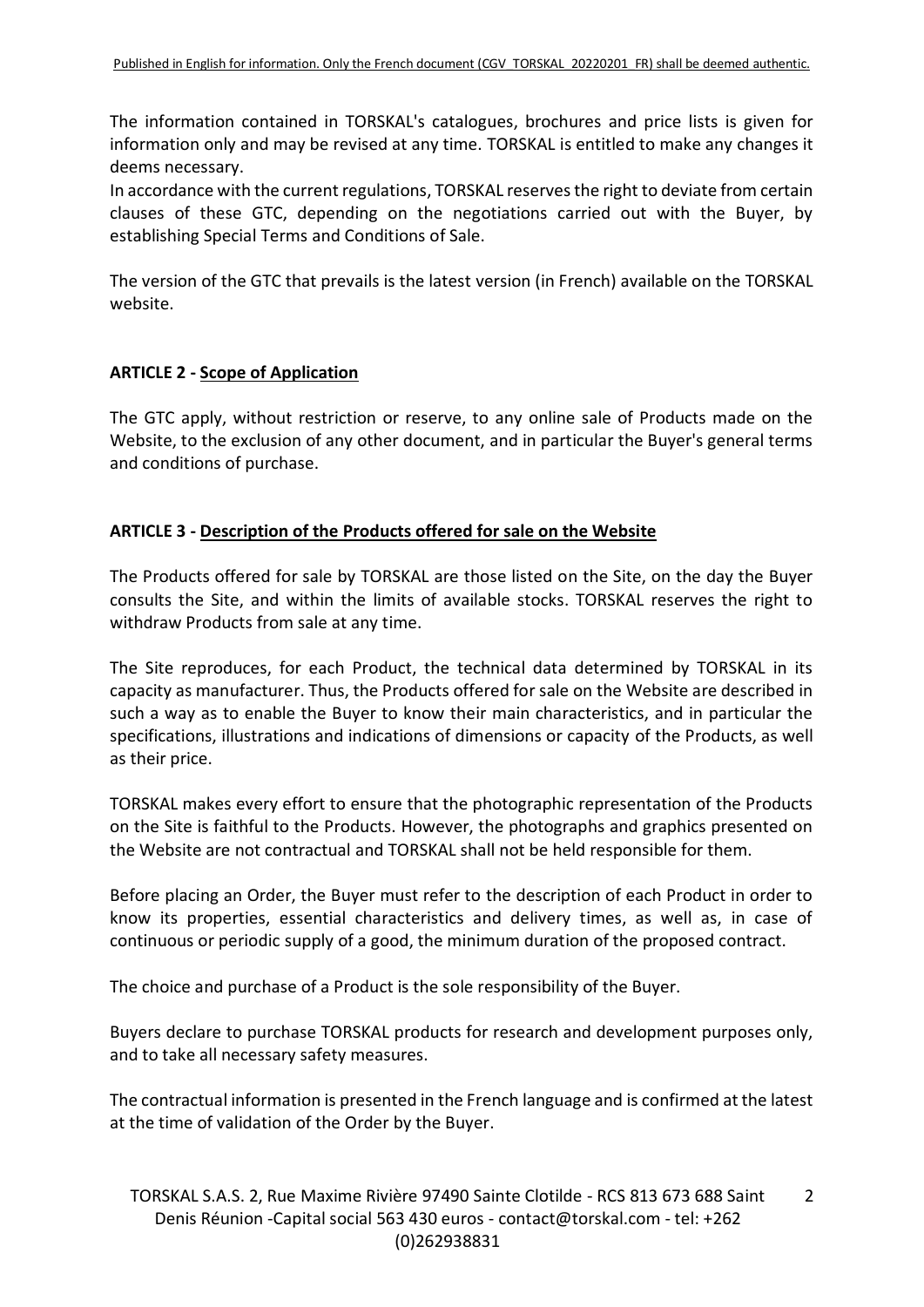Pursuant to Article 294 of the French General Tax Code, the shipment of Products to Metropolitan France and the French Overseas Departments and Territories are considered as exports of goods.

For all Products shipped to the United States and to the countries designated in Article 294 of the French General Tax Code, the price will be calculated exclusive of tax automatically on the invoice.

Indian buyers declare that they hold a valid import-export code (IEC code) issued by the DGFT (Director General of Foreign Trade) in accordance with the Indian import policy.

Customs duties or other local taxes or import duties or state taxes may be payable. They will be charged to and are the sole responsibility of the Buyer.

## **ARTICLE 4 - Orders**

#### **4-1 - Placing an Order**

It is the Buyer's responsibility to select the Products he/she wishes to order on the Site, according to the Order taking process set up on the Site.

The registration of an Order on the Web Site is completed when the Buyer accepts these GTC by ticking the box provided for this purpose and validates his/her Order. This validation implies acceptance of the entirety of these GTC and constitutes proof of the sales contract.

The Buyer acknowledges that placing an Order implies an obligation to pay on his/her part. The Buyer agrees to the prices, volumes, characteristics, quantities and delivery times of the Products ordered.

The acceptance of the Order shall be confirmed by sending an e-mail to the Buyer specifying the exact amount invoiced, excluding VAT and including VAT, depending on the country concerned, as well as the delivery terms of the Order.

This acknowledgement of receipt shall constitute acceptance of the Order and shall validate the transaction, subject to modification of the Order in accordance with the terms and conditions set out in Article 4.2 below.

The data recorded in TORSKAL's computer system shall constitute proof of all transactions concluded with the Buyer.

## **4.2.- Modification of the order**

Once confirmed and accepted by the Seller, under the conditions described above, the Order cannot be modified, except with the express agreement of TORSKAL.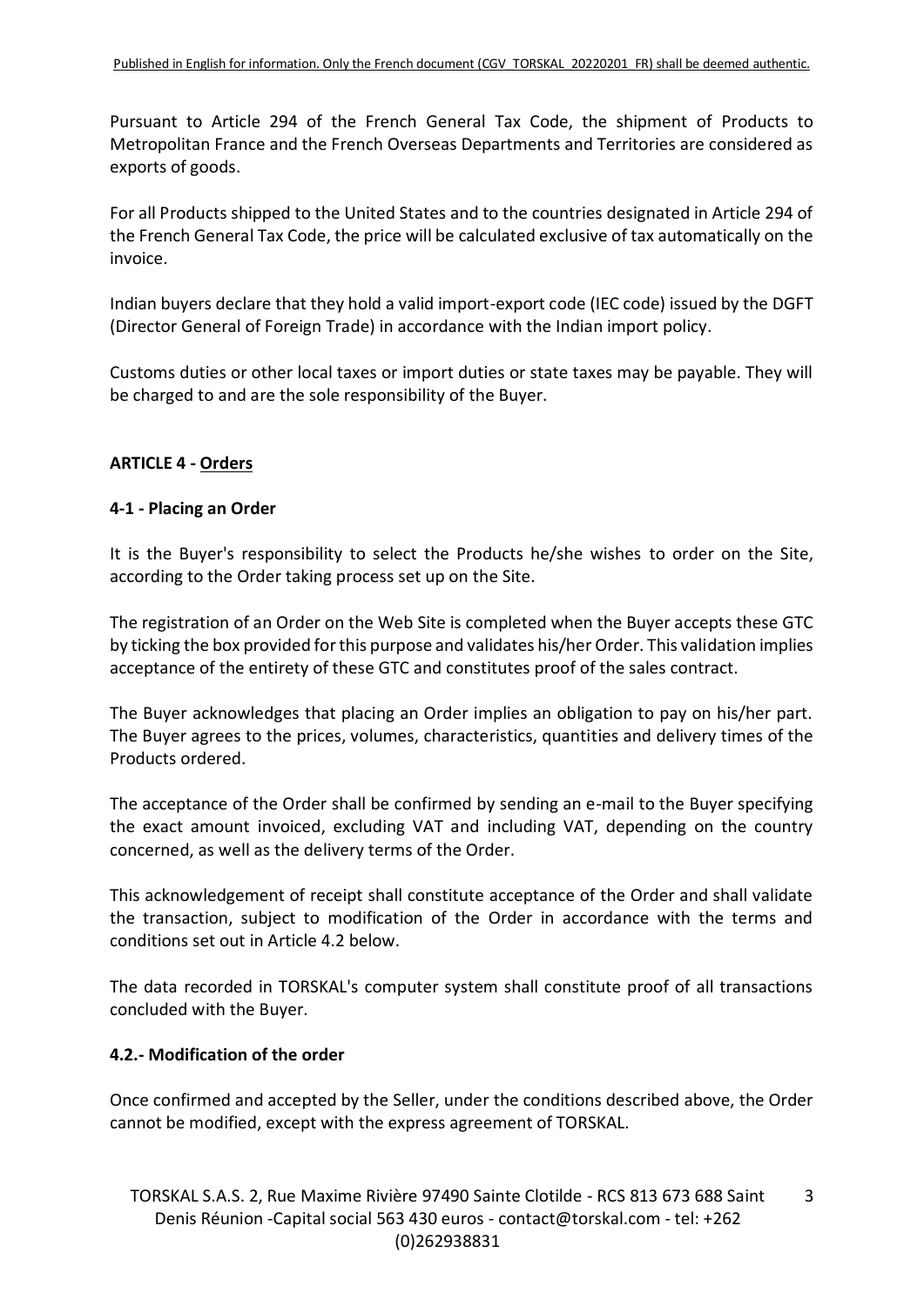### **4-3.- Cancellation of the order**

Once confirmed and accepted by TORSKAL, under the conditions described above, the Order is not cancellable, unless expressly agreed by TORSKAL.

### **4-4 - Proof of the Order**

The Buyer agrees that the exchanges between the parties shall be made by electronic mail. The conservation on TORSKAL's computer systems of the Order, of the confirmation of the acceptance of the Order and of any exchange between the Parties shall be considered as proof of the sales contract.

The computerized records kept in the computer systems of TORSKAL and its partners shall be considered as proof of communication, orders and payments between the Parties.

## **ARTICLE 5 - Product prices - Delivery costs - Taxes**

### **5.1 - Prices**

The Products are supplied at the prices freely fixed by TORSKAL on the day the Order is placed, and, where applicable, in the specific commercial proposal sent to the Buyer.

The prices are indicated on the Product pages of TORSKAL's Site.

Prices are indicated in euros, exclusive of tax and VAT, in force on the day the Order is placed, depending on the place of delivery of the Products. By default, the prices are indicated in euros, exclusive of tax and VAT in force on the day the Order is placed, depending on the place of delivery of the Products. But the Buyer has the option of changing the currency to US Dollar \$, for which the TORSKAL's Site uses the WordPress plugin 'WooCurrency' which uses the 'CryptoCompare' ([www.cryptocompare.com\)](http://www.cryptocompare.com/) as the currency aggregator. TORSKAL is not responsible for the exchange rate shown by the CryptoCompare currency aggregator on that particular day.

#### **5.2 - Delivery costs and taxes**

Prices are net and exclusive of VAT, example, shipping and packaging are not included. They do not include transport, customs duties and insurance, which may be payable by the Buyer and which will be specified at the time of the final validation of the Order.

The amount of the delivery costs for each Product is added at the time of the validation of the Order by the Buyer.

The price indicated by TORSKAL does not include the amount of customs duties that may be required by the country of delivery.

An invoice is issued by TORSKAL and given to the Buyer upon completion of the online Order.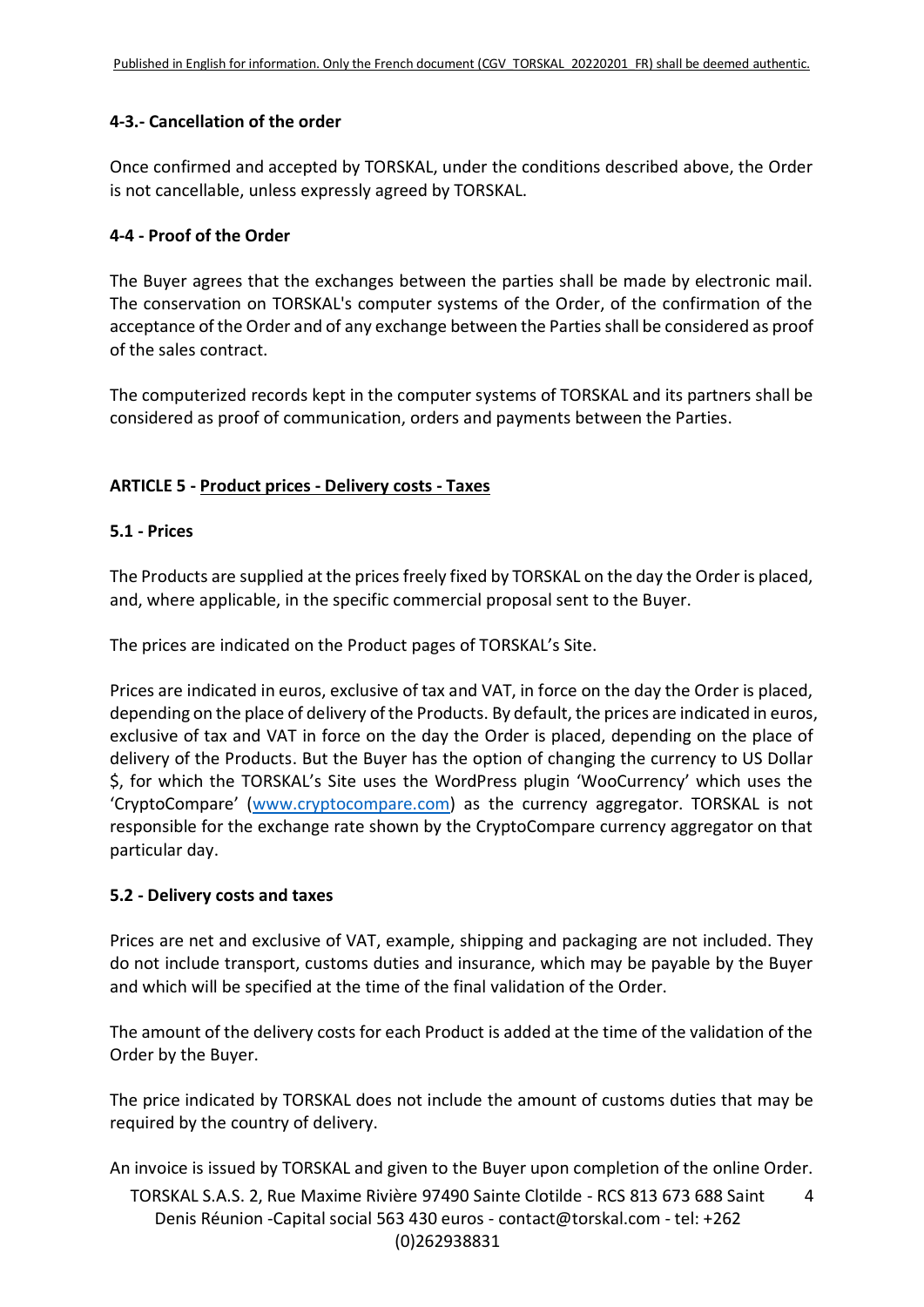Special pricing conditions may be applied according to the specificities requested by the Buyer, in particular concerning delivery terms and deadlines, or payment terms and conditions. TORSKAL will then send a special commercial offer to the Buyer.

### **ARTICLE 6 - Terms of payment**

#### **6.1 - Terms of payment**

The Buyer warrants to TORSKAL that he/she has the necessary authorizations to use the payment method he/she has chosen, when registering the Order.

Unless the server is unavailable, the price of the Order is payable in full by the Buyer after final validation of the Order on the Website, by secure payment, according to the following methods

- by credit card: Visa, MasterCard, American Express.

Payment by bank card is irrevocable, except in the event of fraudulent use of the card. In this case, the Buyer may request the cancellation of the payment and the return of the corresponding amounts.

The data relating to the bank cards communicated during the orders are used only for the purposes of carrying out the transaction.

Payments made by the Buyer shall only be considered as final once TORSKAL has effectively collected the sums due.

#### **6.2- Derogatory payment conditions**

The Parties may nevertheless agree to set different payment terms.

In this case, the payment terms may not exceed thirty (30) days from receipt of the Order, in accordance with article L.441-10 of the French Commercial Code.

It is reminded that, pursuant to Article L.441-10 of the French Commercial Code, any delay in payment shall result in the payment of late payment penalties, corresponding to the ECB's semi-annual key rate in force on 1 January or 1 July, plus 10 points.

In addition to this penalty, the Buyer shall be liable, in the event of late payment, for a fixed indemnity of 40 euros for collection costs, in accordance with Article L.441-6 of the Commercial Code.

This indemnity is due by operation of law, without the need for a reminder.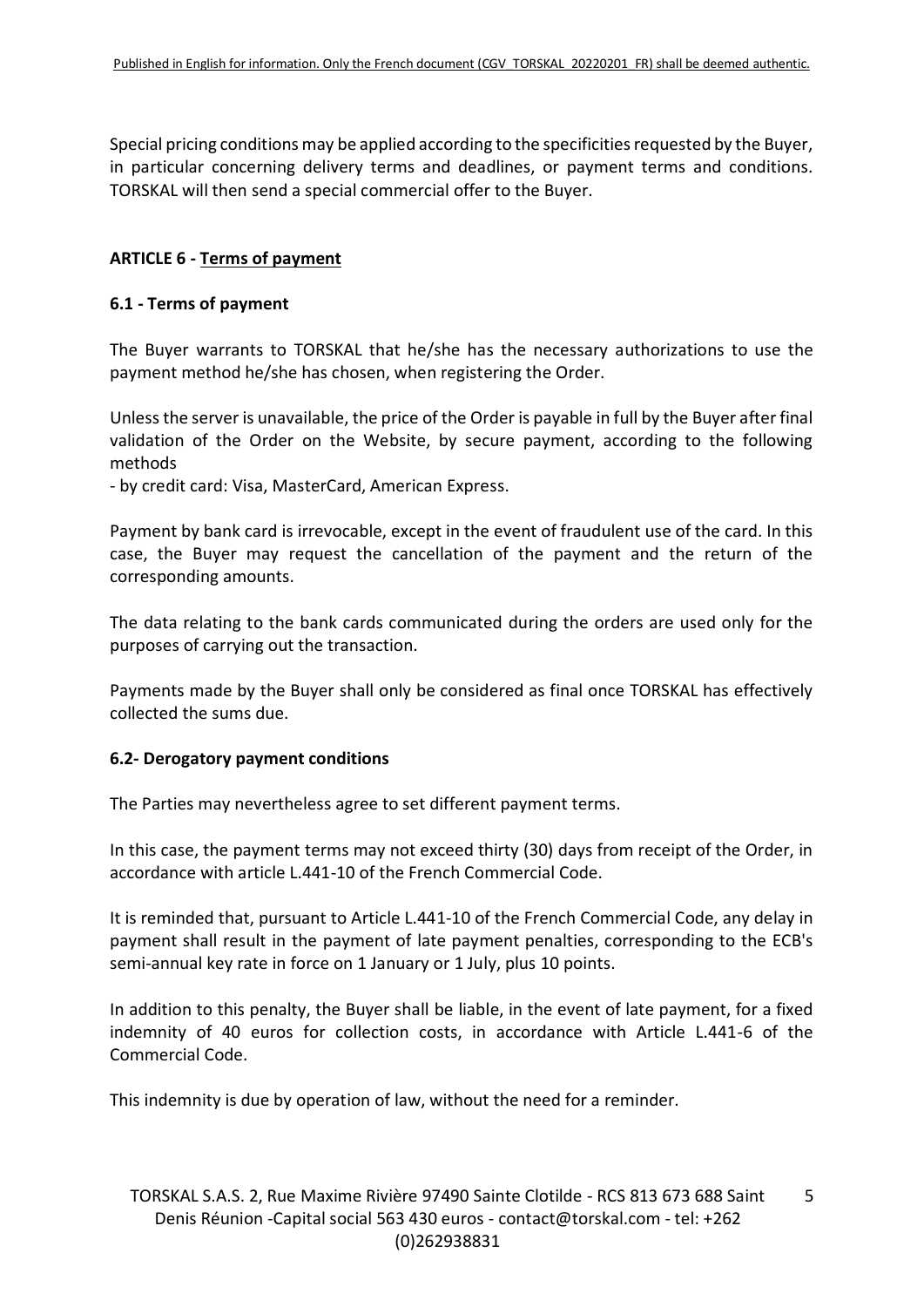#### **ARTICLE 7 - Discounts and rebates**

The Buyer shall be entitled to the discounts and rebates set out in TORSKAL's price list, depending on the quantities purchased or delivered by TORSKAL at one time and one place, or on the regularity of its orders.

### **ARTICLE 8 - Delivery**

#### **8.1 - Time limits**

Delivery means the transfer to the Buyer of physical possession or control of the Product.

Except in special cases or when one or more Products are unavailable, the Products ordered will be delivered in one go.

The delivery shall give rise to the signing of a delivery note (hereinafter "Delivery Note"), attesting to the effective delivery of the Products.

The Products purchased by the Buyer shall be delivered within a maximum period of thirty (30) days from the receipt of the Buyer's order by TORSKAL.

Nevertheless, in case of delay exceeding sixty (60) days, the Buyer may request the cancellation of the sale and the purchase price paid shall be refunded by TORSKAL.

TORSKAL shall not be liable for any delay or suspension of the delivery attributable to the Buyer or in case of force majeure.

It is expressly agreed that in the event that TORSKAL is unable to deliver a Product under the conditions set forth herein due to a default by one of its Suppliers (late delivery, nonconformity of the Order in particular), the Buyer shall be informed by TORSKAL as soon as possible and by any means. In this case, the Buyer shall be reimbursed within fourteen (14) days from the notification by TORSKAL to the latter.

TORSKAL's liability is always limited to the amount of the Product ordered by the Buyer.

TORSKAL shall not be liable for any loss resulting from any delay in delivery.

## **8.2 - Conformity**

The Products benefit from a contractual guarantee, under the conditions set out in Article 10 of these Conditions.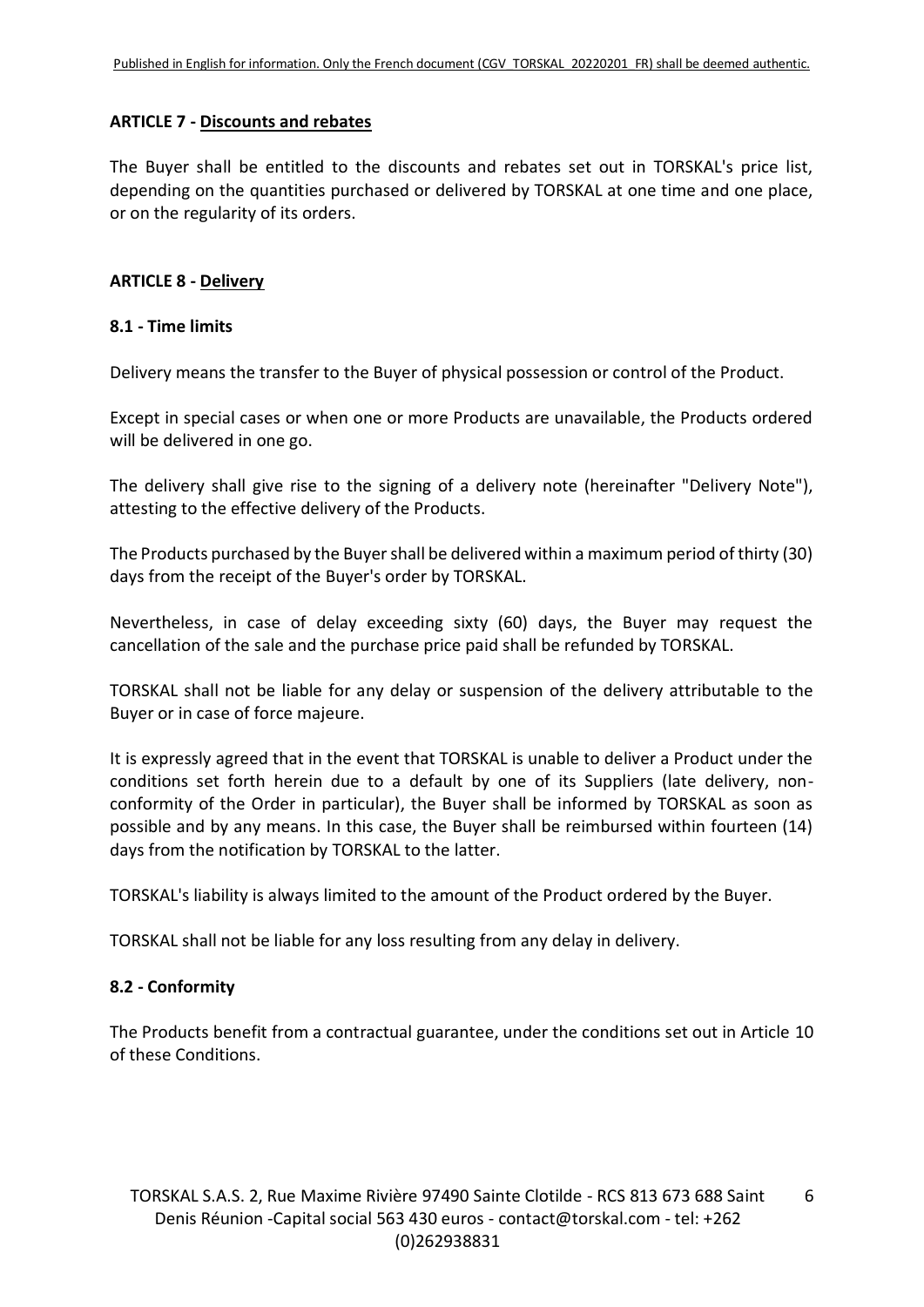## **ARTICLE 9 - Transfer of ownership - Transfer of risks**

### **9.1 - Transfer of ownership**

The transfer of ownership of the Products to the Buyer shall take place upon payment of the price by the Buyer, regardless of the date of delivery by TORSKAL.

### **9.2 - Transfer of risks**

The risk of loss and deterioration of the Products shall be transferred to the Buyer upon delivery and receipt of the Products, independently of the transfer of ownership, regardless of the date of the Order and the payment thereof.

The Buyer acknowledges that it is the carrier's responsibility to make the delivery, the Seller being deemed to have fulfilled its delivery obligation once it has handed over the Products ordered to the carrier, who has accepted them without reservations. The Buyer therefore has no recourse against the Seller in the event of failure to deliver the Products ordered or of damage occurring during transport or unloading.

## **ARTICLE 10 - Product conformity guarantees**

The products delivered by the Supplier benefit from a contractual warranty for a period of fourteen (14) days from the date of delivery, covering exclusively the non-conformity of the products with the order.

Due to the Buyer's professional status, this warranty does not cover hidden defects in the Products delivered by TORSKAL.

The Buyer is required to check the apparent condition of the Products upon delivery. If the Buyer does not expressly state any reservations at the time of delivery, the Products delivered by TORKSAL shall be deemed to comply with the Order in terms of quantity and quality.

The Buyer shall have a period of fourteen (14) days from the delivery and receipt of the Products ordered to express such reservations in writing to TORSKAL.

The Buyer shall send the defective Products within eight (8) days from the notification.

No claim shall be validly accepted if the Buyer does not comply with these formalities.

TORSKAL shall proceed to reimburse or replace the delivered Products whose lack of conformity has been duly proven by the Buyer, as soon as possible and at its own expense, within a period not exceeding thirty (30) days.

Finally, the warranty shall not apply if the Products have been subjected to abnormal use, or have been used in conditions different from those for which they were manufactured, in particular in the event of failure to comply with the conditions prescribed in the instructions for use.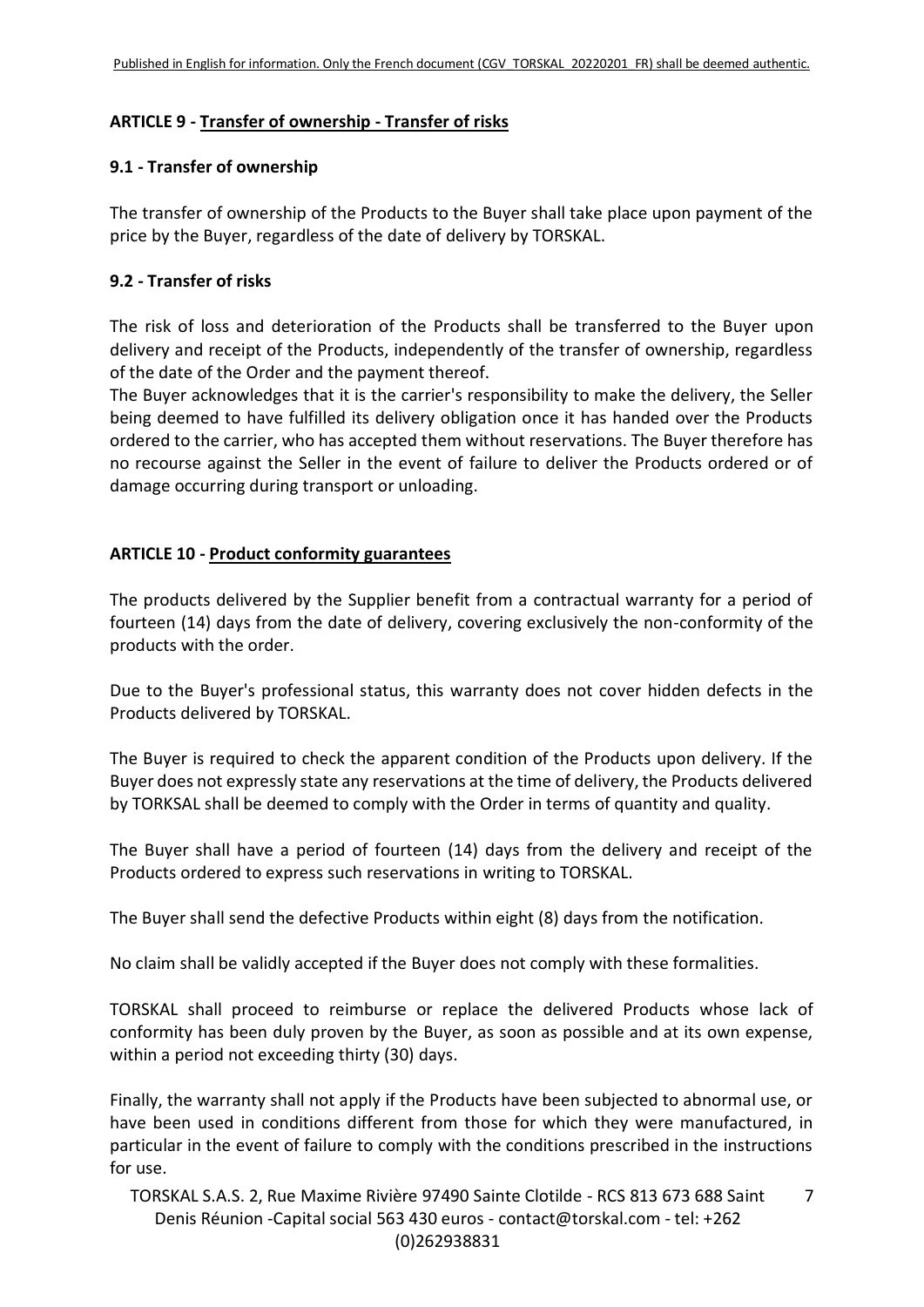It does not apply either in the case of deterioration or accident resulting from impact, fall, negligence, lack of supervision or maintenance, or in the case of transformation of the Product.

### **ARTICLE 11 - Intellectual Property**

TORSKAL retains all industrial and intellectual property rights relating to the Products, photos and documentation which may not be communicated or executed without its written authorization.

Any total or partial reproduction, modification, distribution or use of these trademarks, illustrations, images and logos, for any reason and on any medium whatsoever, without the express prior consent of TORSKAL, is strictly forbidden and shall expose the offenders to legal proceedings. The same applies to any combination or conjunction with any other trademark, symbol, logotype and more generally any distinctive sign intended to form a composite logo.

## **ARTICLE 12 - Personal data**

The personal data collected from the Buyers are subject to computer processing by TORSKAL. They are recorded in its Customer file and are essential for the processing of the order. This information and personal data are also kept for security purposes, in order to comply with legal and regulatory obligations. It will be kept for as long as necessary for the execution of orders and any applicable guarantees.

TORSKAL is responsible for data processing. Access to personal data will be strictly limited to employees of the data controller who are authorized to process them by virtue of their duties. The information collected may be communicated to third parties contractually bound to the company for the execution of subcontracted tasks, without the Buyer's consent being required.

In the context of the performance of their services, third parties have only limited access to the data and are obliged to use them in accordance with the provisions of the applicable legislation on the protection of personal data. Apart from the cases set out above, TORSKAL shall not sell, rent, transfer or give access to third parties to the data without the prior consent of the Buyer, unless compelled to do so for a legitimate reason.

In accordance with the applicable regulations, the Buyer has a right of access, rectification, deletion and portability of the data concerning him/her, as well as the right to oppose the processing for a legitimate reason, rights that he/she may exercise by contacting the data controller at the following postal or email address: contact@torskal.com

In the event of a complaint, the Buyer may address a complaint to the TORSKAL personal data protection officer of the Commission Nationale de l'Informatique et des Libertés.

## **ARTICLE 13 - Unforeseeable - Contingency**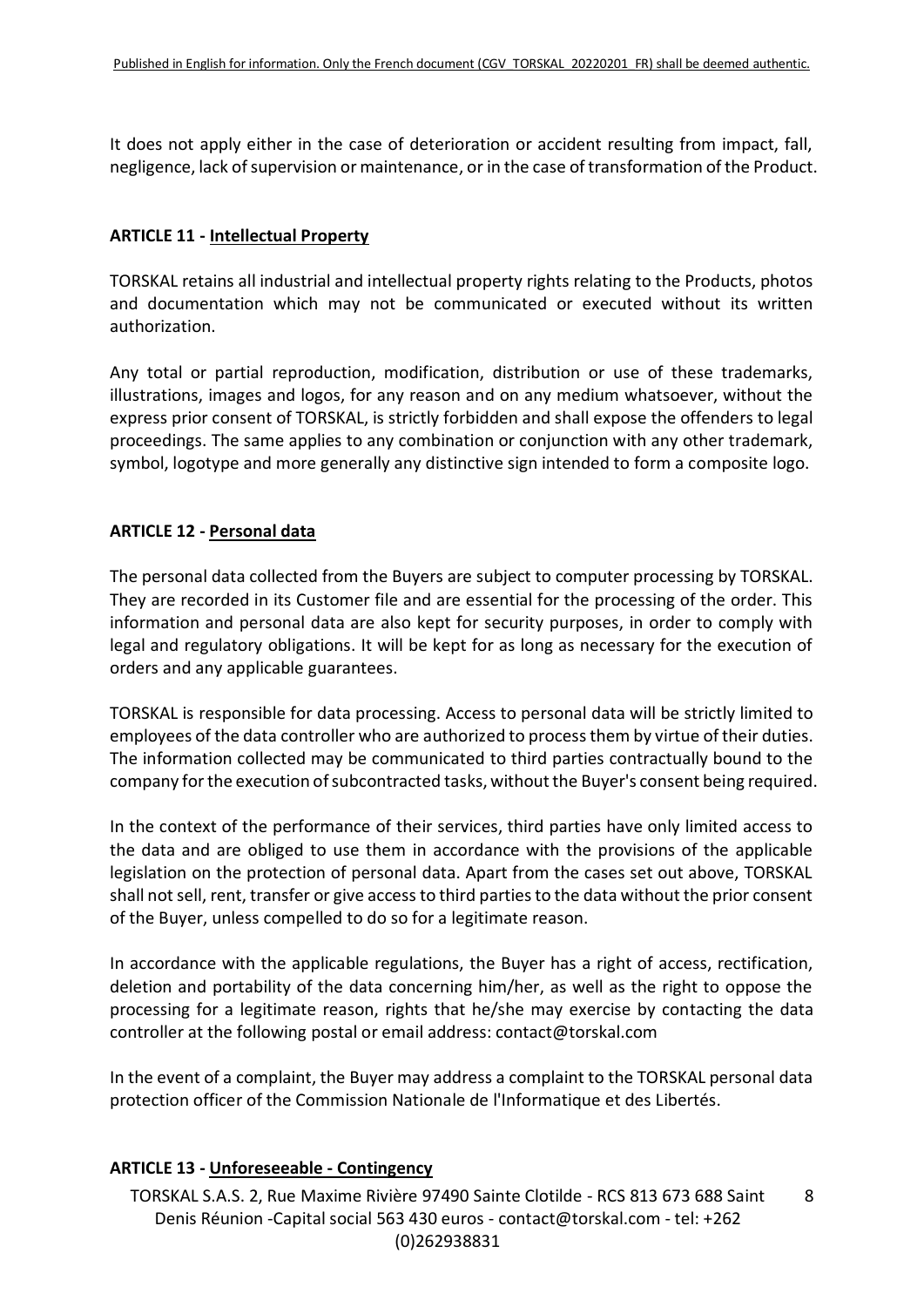### **13.1 - Cases of unforeseen circumstances - Cases of unforeseeable**

In the event of a change of unforeseeable circumstances at the time of the conclusion of the contract, in accordance with the provisions of Article 1195 of the Civil Code, the Party who has not agreed to assume the risk of excessively onerous performance may request a renegotiation of the contract from its co-contractor.

The Parties intend, within the framework of the provisions of Article 1195 of the Civil Code relating to unforeseeability, to limit the cases of unforeseeability to events or circumstances leading to a variation of more than seventy (70) % in relation to the initial price of the transaction.

These circumstances include, but are not limited to, the following cases

- Pandemic and restrictive health regulations, in particular relating to COVID-19;
- Changes in economic circumstances.

### **13.2 - Renegotiation**

The Party wishing to renegotiate the clauses of the contract shall inform the other Party by registered letter with acknowledgement of receipt within seven (7) days, as soon as it becomes aware of the event.

This renegotiation suspends the limitation periods, as well as the obligations of the Parties to the sale of Products affected by the unforeseen event.

#### **13.3 - Lapse**

If the Parties fail to reach an agreement on the negotiation of the clauses within a period of two (2) months, the contract will be declared null and void in its entirety, with the exception of all clauses imposing an obligation on one of the Parties within a period exceeding the contract, such as a non-competition or confidentiality clause.

#### **ARTICLE 14 - Force majeure**

The Parties shall not be held responsible if the non-performance or delay in the performance of any of their obligations, as described herein, is due to a case of force majeure, as defined in Article 1218 of the Civil Code, and in particular in the event of epidemic, war, natural disaster, riots, armed conflict, but also of any legislative or regulatory constraints and consequences related to these events.

The Party noting the event must immediately inform the other Party of its inability to perform its service and justify this to the latter. The suspension of obligations shall in no case be a cause of liability for non-performance of the obligation in question, nor shall it lead to the payment of damages or penalties for delay.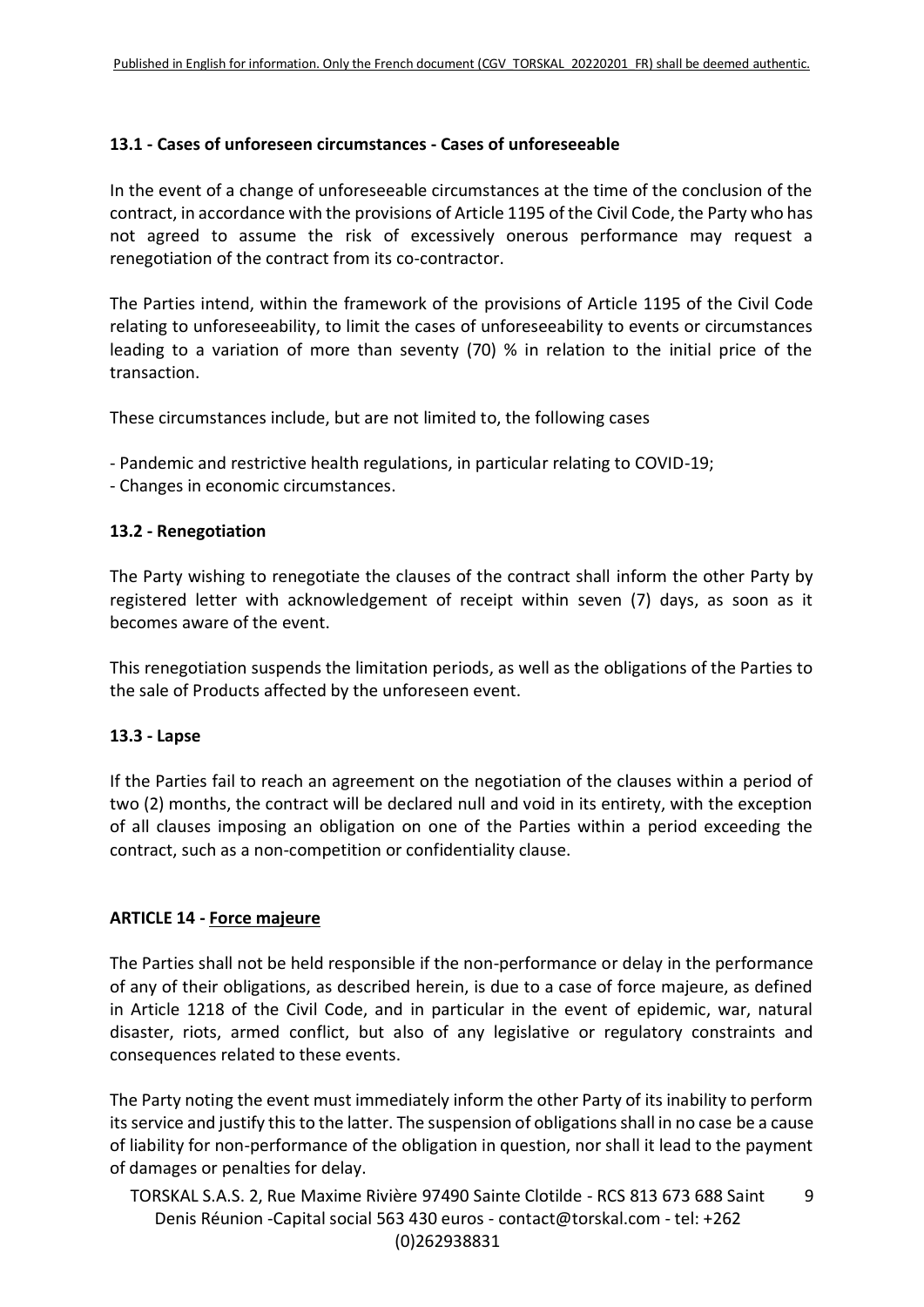As soon as the cause of the suspension of their mutual obligations disappears, the Parties shall make every effort to resume normal performance of their contractual obligations as soon as possible.

If the impediment is definitive or exceeds a period of sixty (60) days, the present contract shall be purely and simply terminated after sending a formal notice by registered letter with acknowledgement of receipt or any other durable medium.

Consequently, the Order shall be deemed to be cancelled in accordance with the provisions of Article 4 "Orders".

## **ARTICLE 15 - Exception of non-performance**

It is recalled that in application of article 1219 of the Civil Code, each Party may refuse to perform its obligation, even though it is due, if the other Party does not perform its own and if this non-performance is sufficiently serious, i.e. likely to jeopardize the continuation of the contract or to fundamentally upset its economic balance.

The creditor Party may make use of this option, after a formal notice to perform has remained unsuccessful for a period of seven (7) days.

This exception of non-performance may also be used as a preventive measure, in accordance with the provisions of Article 1220 of the Civil Code, if it is clear that one of the Parties will not perform its obligations on the due date and that the consequences of this non-performance are sufficiently serious for the Party that has suffered the default.

## **ARTICLE 16 - Termination of the contract**

In the event of sufficiently serious non-performance of any of the obligations incumbent on the other Party, within the meaning of Article 1224 of the Civil Code, the Party that is the victim of the default of its co-contractor may notify the defaulting Party by registered letter with acknowledgement of receipt of the wrongful termination of the present contract, seven (7) days after sending a formal notice to perform that has remained unfruitful.

The aggrieved Party also reserves the right to request the judicial resolution of the present Agreement.

## **ARTICLE 17 - Liability**

## **17. 17.1 Exemption from liability**

TORSKAL shall not be liable in the event of non-performance or poor performance concerning the delivery of the Products or services ordered, due either to the Buyer's fault, or to the